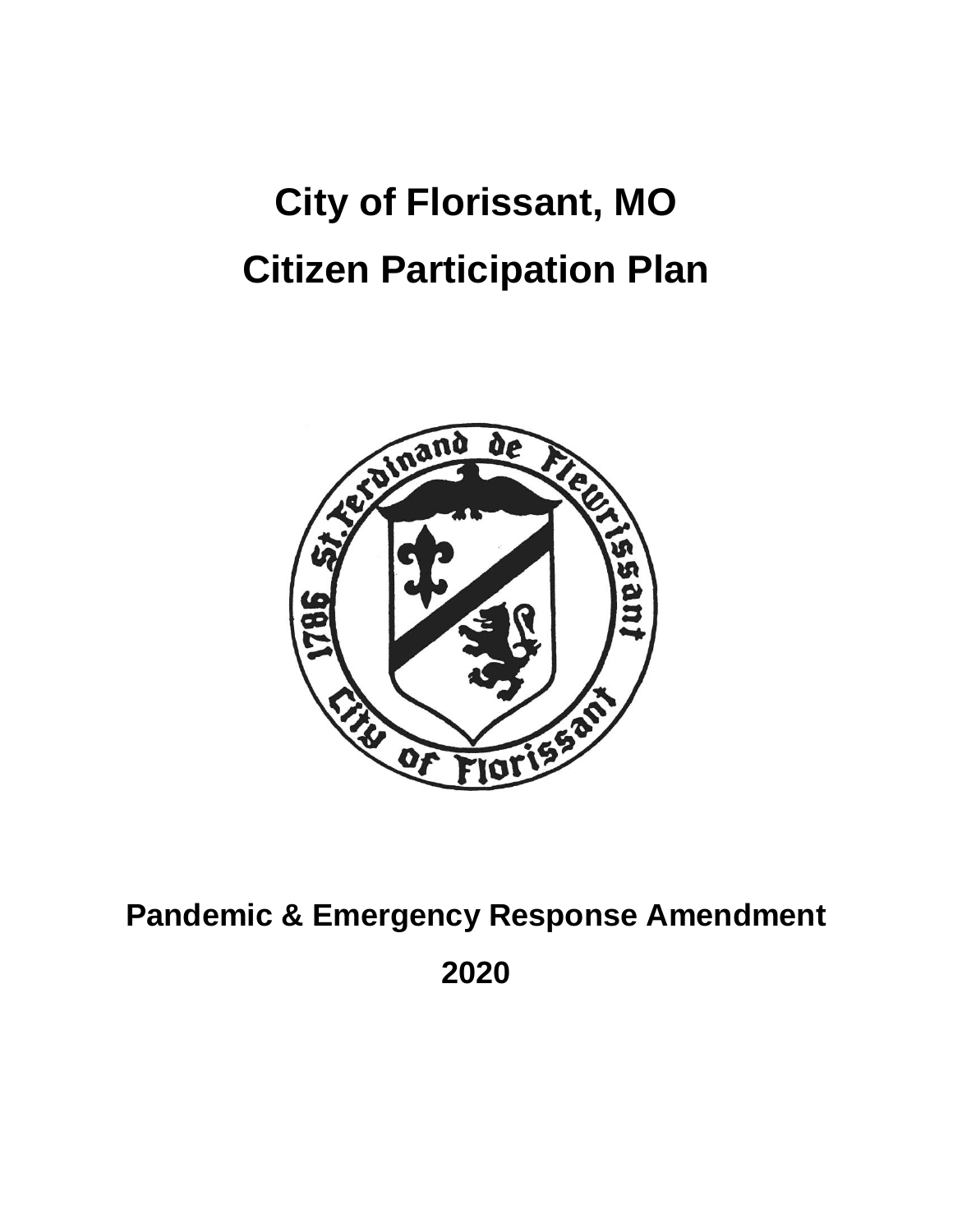### **City of Florissant**

**Citizen Participation Plan - Pandemic & Emergency Response Ammendment**

**The City of Florissant's Citizen Participation Plan has been revised to:**

- **Include virtual hearings as an allowed method for citizen participation;**
- **Update the types of declared disasters or emergency events to include terrorism and infectious diseases, such as the recent coronavirus 19 (COVID-19) pandemic, that may necessitate expedited substantial amendments;**
- **Provide details on possible actions, including reprogramming of funding and types of possible activities that may be undertaken in response to the COVID-19 pandemic;**
- **Includes provisions relative to Consolidated Plan citizen participation, Community Development Block Grant, HOME Investment Partnership and Emergency Solutions Grant waivers made available under the Coronavirus Aid, Relief, and Economic Security (CARES) Act;**
- **Make minor edits that do not change current citizen participation policies.**
- **Use tools necessary to address ever changing needs, urgent needs and unmet needs of the low – moderate income community, so that the use of 25% of any annual entitlement grant equals a substantial amendment.**

**Please be advised that if virtual hearings are used, real-time responses and accommodations for persons with disabilities and/or with limited English proficiency will be made available to the greatest extent possible.**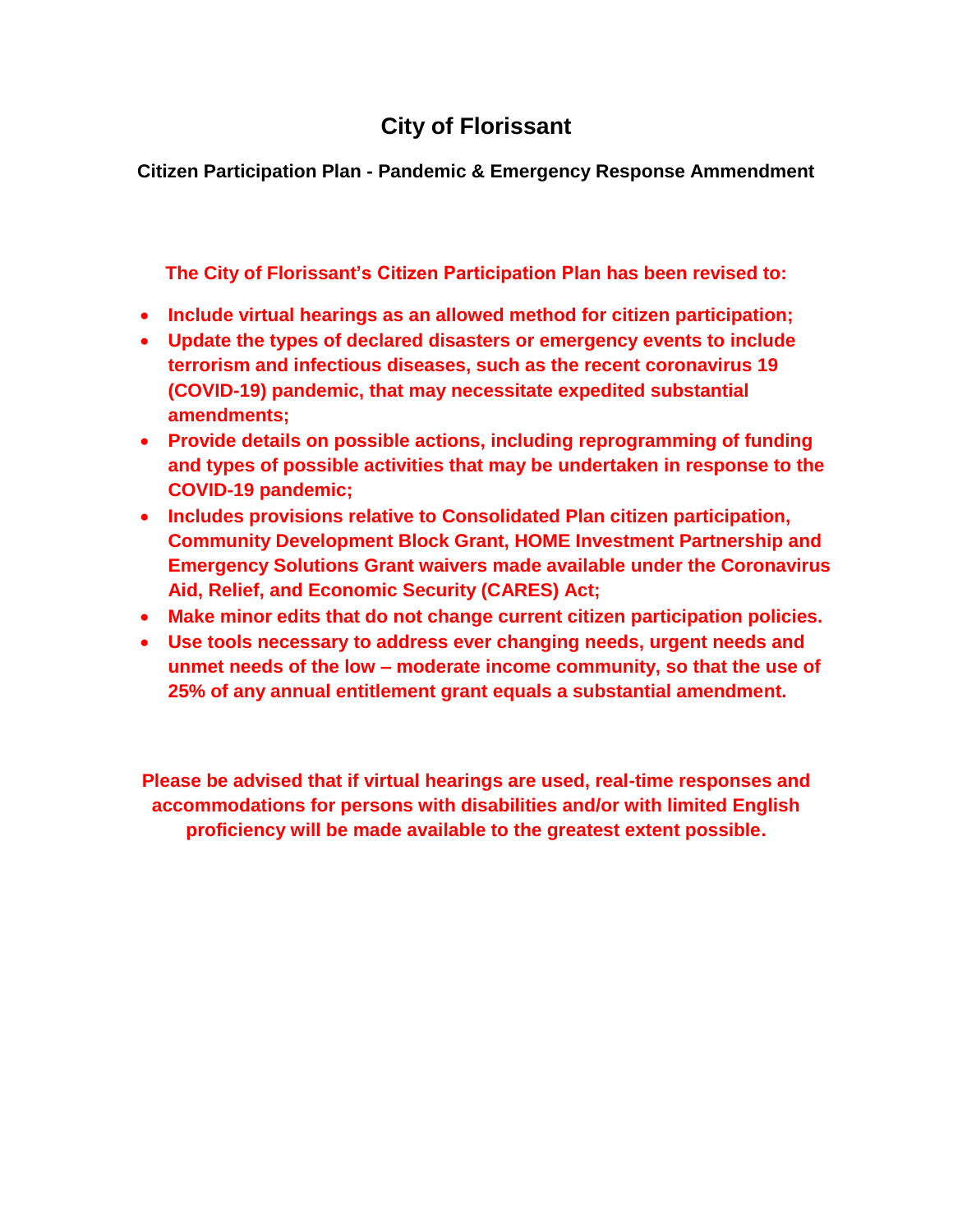#### **City of Florissant**

#### **Citizen Participation Plan - Pandemic & Emergency Response Ammendment**

**Goal:** As an entitlement Metropolitan City, our initial goal is to educate the community on the Community Development Block Grant (CDBG) program and to encourage citizen participation in the local consolidated planning process. Our long-term goal is to keep the public involved in our community and to provide opportunities to participate in the consolidated planning process on an annual basis.

#### **Input Strategy:**

The City of Florissant has had an active Citizens Participation Committee (CPC) for many years. The CPC is made up of Florissant residents who are appointed from their respective wards by the City Council. The CPC meets to review CDBG activities and to propose an annual CDBG budget to the City Council. The Citizen Participation Committee was developed as part of the City of Florissant's effort to include as many citizens as possible in the Community Development planning process. The citizen's primary function is to provide a broad based source of community input to the Mayor and City Council to assist in the determination of CDBG funding priorities and subsequent monitoring of CDBG funded activities.

#### **CITIZENS PARTICIPATION COMMITTEE (CPC)**

The Citizens Participation Committee (CPC) serves as the official citizen advisory body for all phases of the Community Development Block Grant (CDBG) application development, program implementation, monitoring and evaluation processes. The CPC is the major mechanism whereby the citizens of Florissant have an opportunity to express their needs as well as to be kept aware of the performance of the Community Development program.

#### **CPC TASKS**

- Evaluate and recommend priorities regarding community development needs.
- Evaluate existing CDBG programs.
- Evaluate and recommend programs for possible inclusion in future CDBG Consolidated Plan.
- Review the draft CDBG Consolidated Plan prior to its being made available for public comment.
- Recommend changes in the draft CDBG Consolidated Plan.
- Review the Citizen Participation Plan annually.
- Provide assistance and information to interested individuals and/or groups within Florissant.
- Conduct regular meetings on the second Thursday of each month, except June, July and August.
- Evaluate suggested uses of any CDBG funds earmarked for contingency activities. The CPC may recommend against such expenditures.
- Evaluate any amendments to approved CDBG projects, except those for urgent need activities.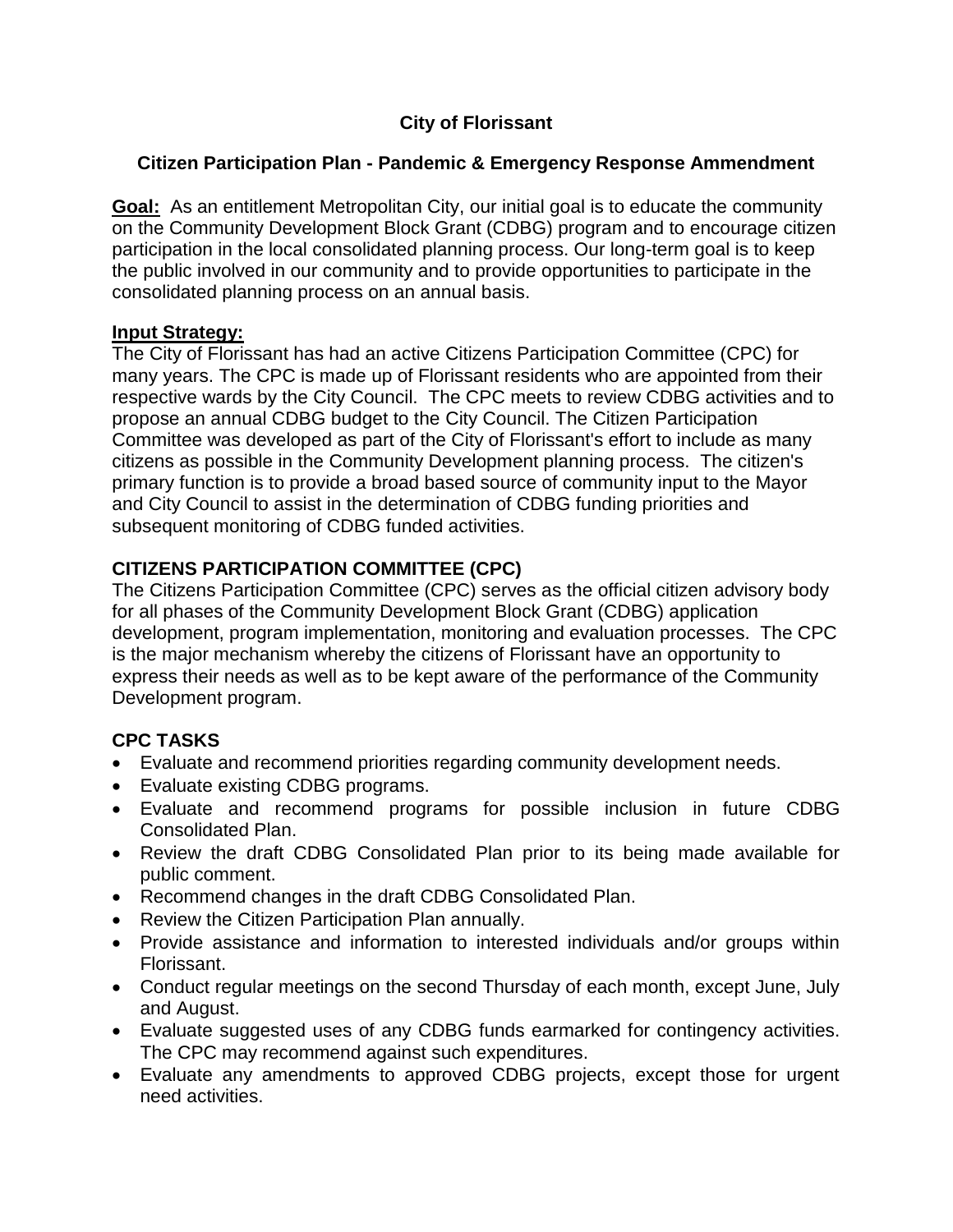Florissant will hold a CPC Commission meeting that will be open to the the public to get input on overall community planning and on the consolidated plan and subsequent annual plan for CDBG programs. A minimum of one weeks' notice will be given regarding the time and date of this meeting.

The City will hold at least two public forums per year to obtain citizens' views and to respond to proposals and questions. These forums will be conducted at two different stages of the program year. The hearings will address housing and community development needs, development of proposed activities, and review of program performance. The City will hold at least one public hearing for citizen input before the consolidated plan and subsequent annual plan is published for comment. A minimum of two weeks' notice will be given regarding the time and date of any public hearing.

#### In times of pandemic and/or local, county, state and/or national public emergency, five days' notice will be given for all public hearings.

The City of Florissant has always been proactive in its communications with residents and has many mechanisms for public input already in place. We publish and mail a quarterly newsletter directly to residents. We also produce our own cable television channel. Notices for these hearings will be posted at City Hall, the Government Center and at various community, public, and business bulletin boards throughout the City. Nonprofit organizations and other agencies will also be requested to provide input. The City utilizes local media to assist in the educating of residents on the CDBG program and encouraging participation. The City Council will also be encouraged to discuss the CDBG program whenever they attend a Ward or neighborhood meeting within targeted areas.

#### In times of pandemic and/or local, county, state and/or national public emergency, some in-person postings may be limited, as those posting locations may be closed and unavailable to the general public.

Technical assistance will be provided by City staff to any persons, including groups representative of persons of low- and moderate- income, that requests such assistance in developing proposals for funding.

**Public Hearings:** The City will provide a least two weeks' notice to citizens of any public hearing, with sufficient information published about the subject of the hearing to permit informed comment. Notices for public hearings will be posted on all available public, community, and business bulletin boards. A news release will also be submitted to local media.

Hearings will be held at times and locations convenient to potential and actual beneficiaries. Day and evening hours for hearings will be offered to allow for maximum public input. Appropriate actions will be taken to encourage the participation of all citizens including minorities and non-English speaking persons, as well as persons with disabilities. Locations for public hearings will be handicapped-accessible. Handicapped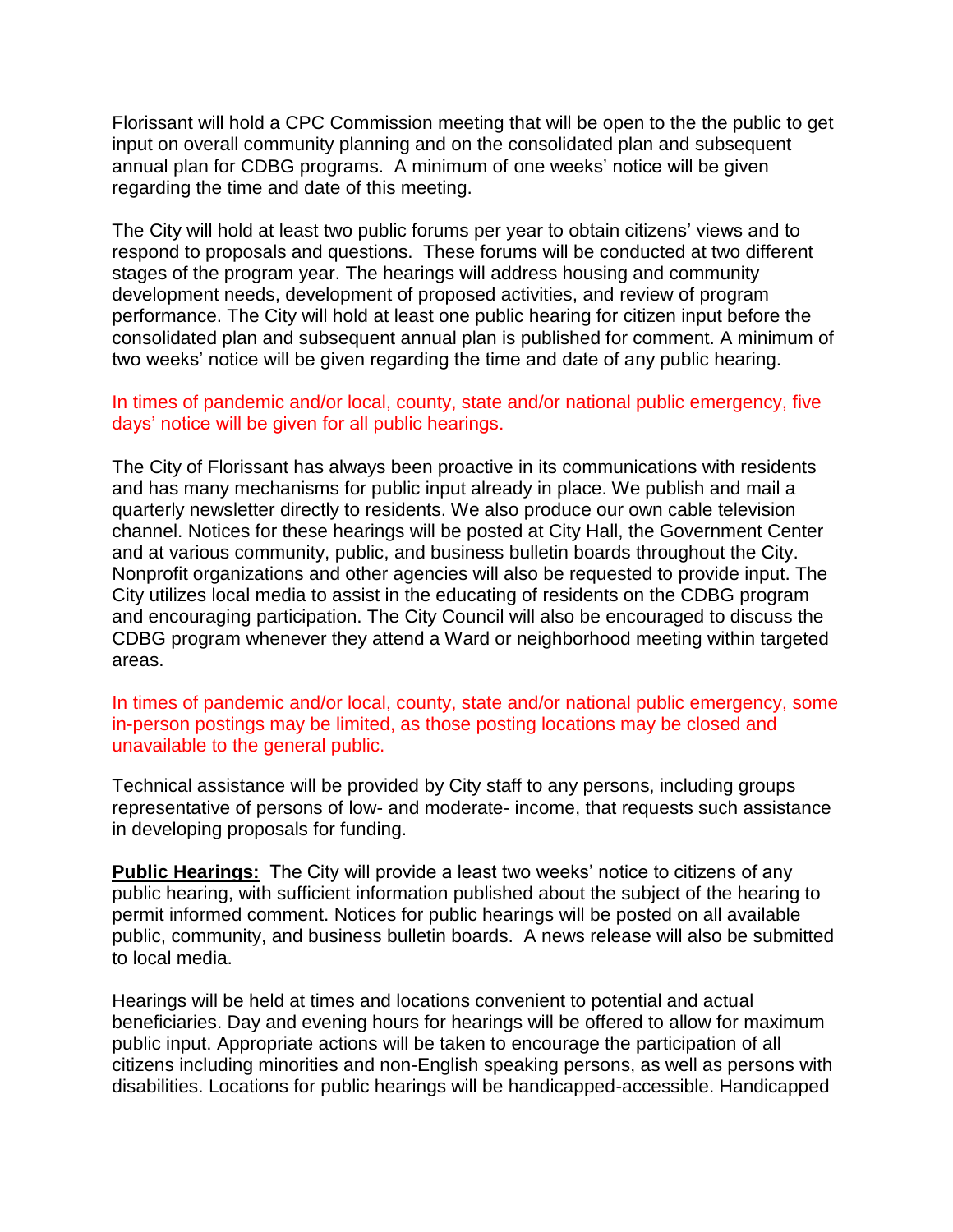citizens needing assistance or auxiliary aids will be advised to contact the City sufficiently in advance (no less than 24 hours) so that accommodations can be made.

In times of pandemic and/or local, county, state and/or national public emergency, five days' notice will be given for all public hearings, and the City will provide no less than five days for citizens, public agencies, and other interested parties to examine the plan and submit comments.

**Review of proposed activities:** Notice of the availability of the draft consolidated plan and/or subsequent annual plan will be published through public postings, cable TV channel announcements and promotion, website, and local media. The City submits press releases to local media to inform residents of the public hearings through local newspapers of general circulation. Copies are available at City facilities. A summary describes the contents of the plan and a list of the locations where copies of the entire proposed consolidated plan and subsequent annual plan may be examined. The City will provide a reasonable number of free copies of the plan to citizens and groups who request a copy in writing. Upon request, the draft consolidated plan and subsequent annual plan will be made available to persons with disabilities in a format that is readily accessible.

The City will provide at least 30 days for citizens, public agencies and other interested parties to examine the plan and submit comments. Written comments will be accepted and comments can be mailed directly to the City.

In times of pandemic and/or local, county, state and/or national public emergency, the City will provide no less than five days for citizens, public agencies, and other interested parties to examine the plan and submit comments. Written comments will be accepted and can be mailed directly to the City.

The City of Florissant will consider any comments or views of citizens received in writing in preparing the final consolidated plan and subsequent annual plan. A summary of these comments or views, and a summary of any comments or views not accepted and the reasons therefor, shall be attached to the final consolidated and/or annual plan.

**Complaints:** Citizens who contact the City regarding a complaint will be directed to submit their complaint in writing. The City will provide a timely, substantive, written response to every written citizen complaint received within 15 working days, wherever practical. Any complaint should be submitted in writing to the following address:

City of Florissant Housing and Community Development Office 1055 rue St. Francois Florissant, MO 63031

In times of pandemic and/or local, county, state and/or national public emergency, the City will provide no less than five days for citizens, public agencies, and other interested parties to examine the plan and submit comments.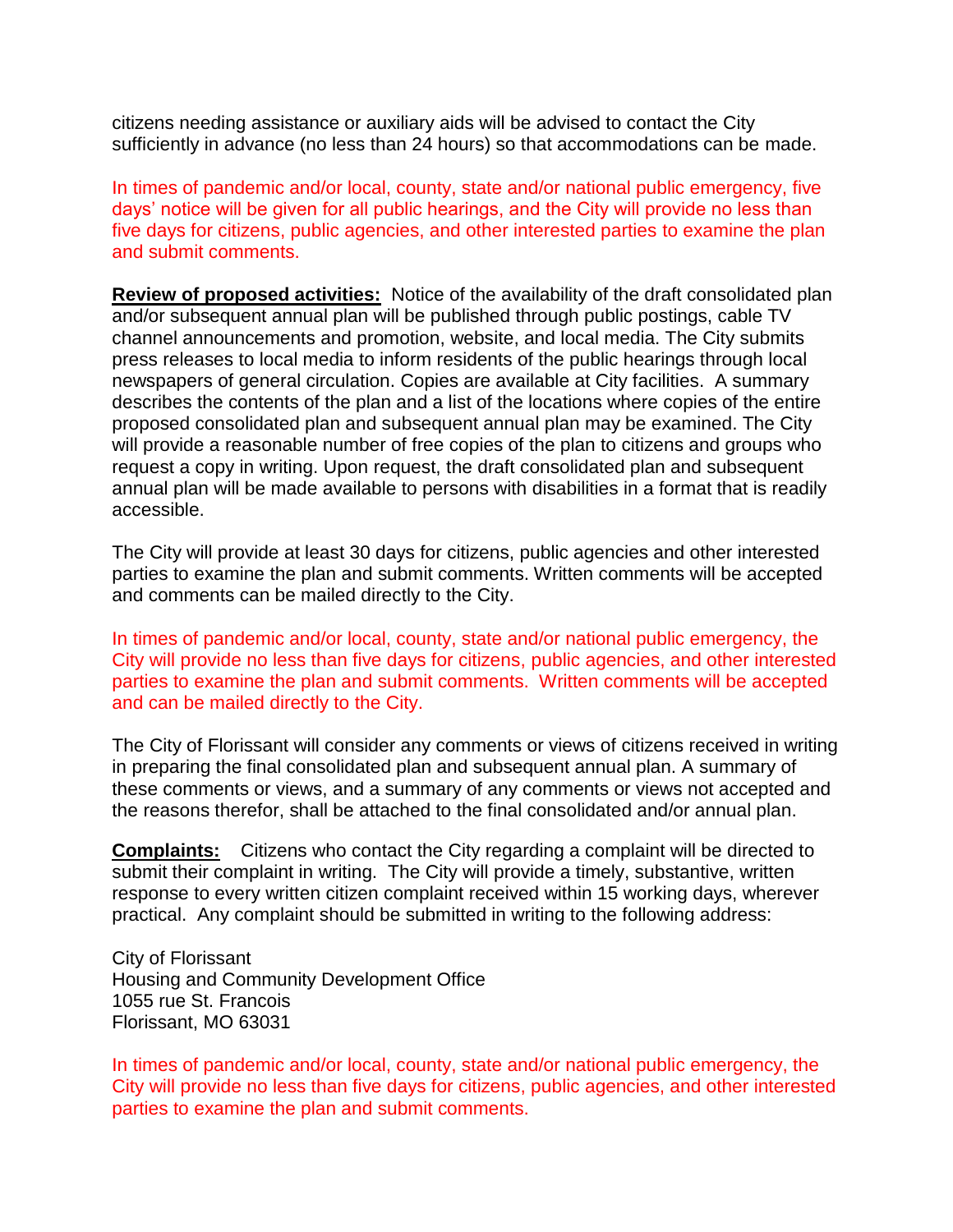**Amendments:** The City shall amend its approved plan whenever it makes one of the following decisions: (1) To make a change in its allocation priorities or a change in the method of distribution of funds; (2) To carry out an activity, using funds from any program covered by the consolidated plan and subsequent annual plan, including program income, not previously described in the action plan; (3) To change the purpose, scope, location, or beneficiaries of an activity.

A change of 25% or more in the use of the total entitlement of CDBG funds will be deemed a substantial amendment. Citizens will be provided reasonable notice and an opportunity to comment before the amendment is implemented. The comment period will be not less than 30 days. Notice of the substantial amendment will be posted on all available public, community, and business bulletin boards in the City for a minimum of 15 days.

In times of pandemic and/or local, county, state and/or national public emergency, five days' notice will be given for all public hearings, and the City will provide no less than five days for citizens, public agencies, and other interested parties to examine the plan and submit comments.

If an amendment calls for a change of 50% or more in the use of CDBG funds of the total entitlement, a public hearing will be held to provide for citizen input. Notices for these public hearings will be posted in all local newspapers, on our website, in our enewsletter, and on our local cable television station.

The City of Florissant will consider any citizen comments or views received in writing in preparing the substantial amendment of the consolidated plan and subsequent annual plan. A summary of these comments or views, and a summary of any comments or views not accepted and the reasons therefor, shall be attached to the substantial amendment of the consolidated plan and subsequent annual plan.

Upon completion of an amendment, the City will make the amendment public and will notify HUD that an amendment has been made. The City will submit a copy of each amendment to HUD.

**Performance Reports:** The City of Florissant shall annually review and report, in a form prescribed by HUD, on the progress it has made in carrying out its consolidated plan and subsequent annual plan. This performance report shall be submitted to HUD within 90 days after the close of the jurisdiction's program year. The reports shall include an evaluation of the City's progress in meeting its specific objective of providing affordable housing, including the number and types of families served. The report shall also include a description of the use of CDBG funds during the program year and an assessment of the relationship of that use to the priorities and specific objectives identified in the plan.

Citizens will be provided at least two weeks' notice of the draft performance report. At least 15 working days will be provided to receive comments on the performance report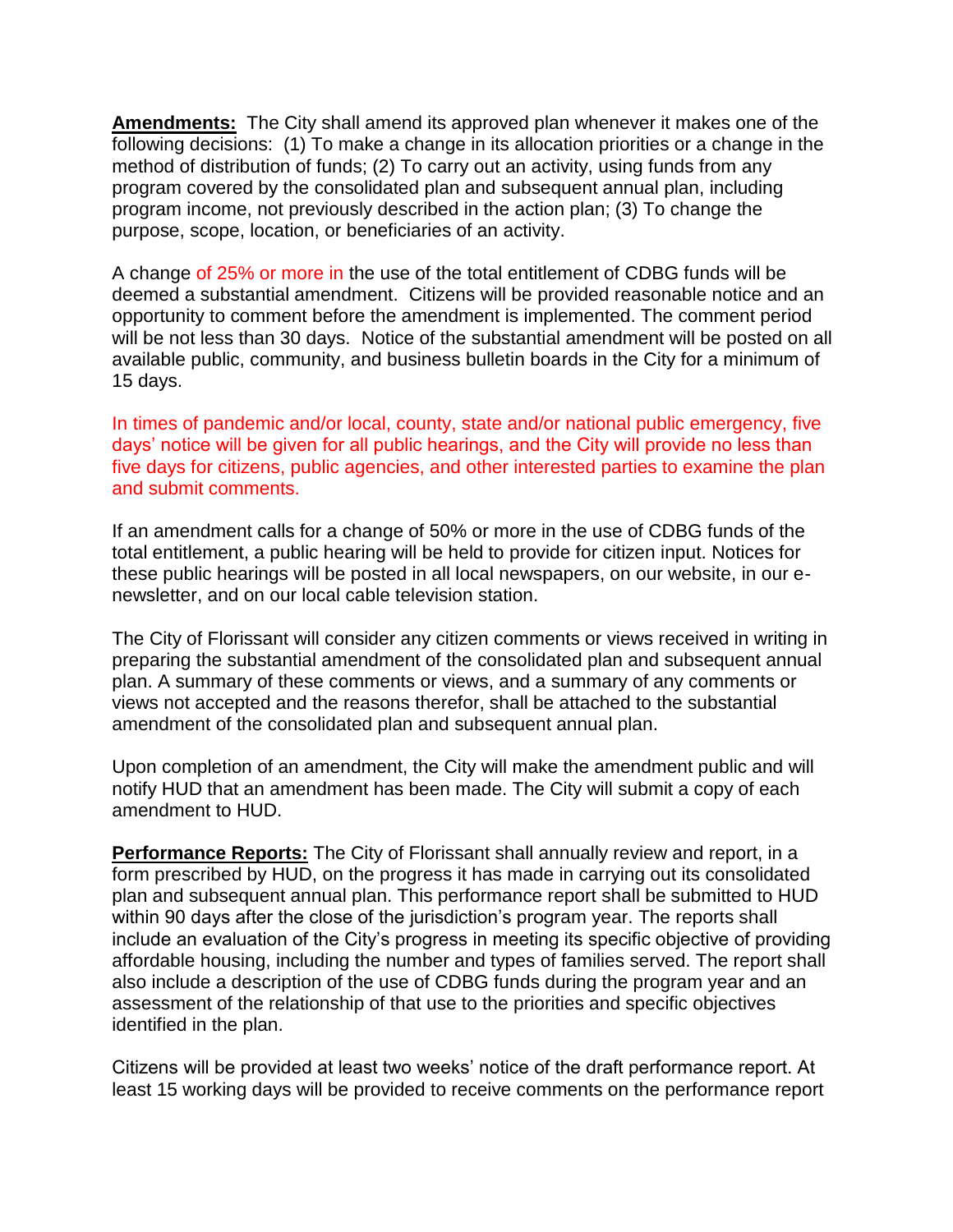that is to be submitted to HUD before its submission. Notices for this comment period will be posted on all available community, public, and business bulletin boards and a press release will be submitted to local media.

The City of O'Fallon will consider any citizen comments or views received in writing in preparing the performance report. A summary of these comments or views, and a summary of any comments or views not accepted and the reasons therefore, shall be attached to the performance report.

**Availability to public:** The consolidated plan and subsequent annual plan as adopted, substantial amendments, and the performance report will be available to the public, in a form accessible to persons with disabilities, upon request. Copies will be available in the Community Development office located in the Government Building.

#### **Disaster/Emergency events that may require expedited substantial amendments:**

It may be necessary to expedite substantial amendments to the Consolidated Plan in the event of a declared disaster or emergency. There are three (3) types of disaster/emergency events that may necessitate an expedited substantial amendment including (1) Man-made disasters, (2) Natural disasters, and (3) Terrorism. Man-Made disasters can include, but are not limited to, chemical spills, mass rioting, power outages, dam failures, plant explosions, etc. National disasters can include, but are not limited to, earthquakes, hurricanes, tornadoes, wildfires, flooding, and public health issues such as wide-spread disease such as the recent coronavirus pandemic (COVID-19). Terrorism events can include, but are not limited to, bomb threats, biochemical attacks such as the spread of anthrax, cyber-attacks such as hacking, phishing, and virus distribution, etc.

These expedited substantial amendments may include funding new activities and/or reprogramming of funds including cancelling activities to meet needs resulting from such declared disaster or emergency. Therefore, the City of O'Fallon and its participating municipal units of local government may utilize CDBG or HOME funds to meet these needs with a 5-day public comment period instead of a 30-day public comment period, which is otherwise required for substantial amendments as provided for by HUD waiver in response to Consolidated Plan Requirements to prevent the spread of COVID-19 and mitigate economic impacts caused by COVID-19. For CDBG funding under Fiscal Year 2019, Fiscal Year 2020, and/or CDBG-CV and the Coronavirus Aid Relief and Economic Security (CARES) ACT, the City of O'Fallon, MO may provide five (5)-day notices for public comments regarding substantial amendments as allowed under HUD waiver.

With respect to a declared disaster, the City of O'Fallon and its participating municipal units of local government may elect to use CDBG, HOME or CDBG-CV funds to address needs not provided for the Federal Emergency Management Agency (FEMA) and the U.S. Small Business Administration (SBA), or other disaster relief efforts. Funding for disaster relief may not duplicate other efforts undertaken by federal, state, local and/or insurance sources unless allowed by the federal government. HUD may